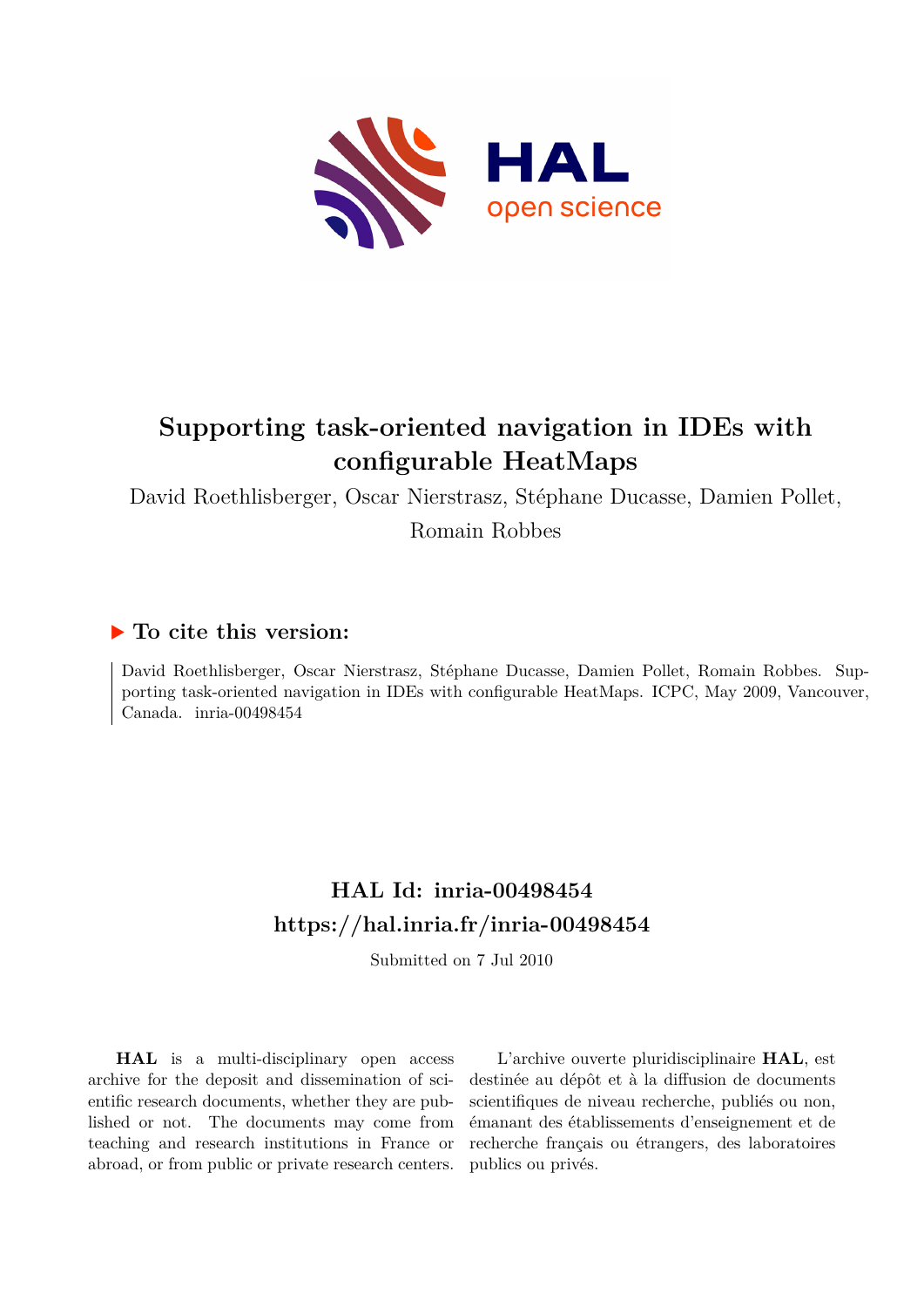### Supporting task-oriented navigation in IDEs with configurable HeatMaps<sup>∗</sup>

David Röthlisberger Software Composition Group University of Bern, Switzerland

Oscar Nierstrasz Software Composition Group University of Bern, Switzerland

Stéphane Ducasse INRIA-Lille Nord Europe France

Damien Pollet University of Lille 1 France

Romain Robbes University of Lugano Switzerland

#### Abstract

*Mainstream IDEs generally rely on the static structure of a software project to support browsing and navigation. We propose HeatMaps, a simple but highly configurable technique to enrich the way an IDE displays the static structure of a software system with additional kinds of information. A HeatMap highlights software artifacts according to various metric values, such as bright red or pale blue, to indicate their potential degree of interest. We present a prototype system that implements HeatMaps, and we describe an initial study that assesses the degree to which different HeatMaps effectively guide developers in navigating software.*

Keywords: software analysis, static analysis, development environments, program comprehension

#### 1 Introduction

Gaining an understanding of large object-oriented systems by navigating the source code in a development environment (IDE) is an inherently difficult and timeconsuming task. Object-oriented language characteristics such as inheritance and polymorphism make it difficult to understand how an application is implemented purely by navigating and browsing source code [\[1,](#page-5-0) [2,](#page-5-1) [10\]](#page-5-2). Often conceptually related code is scattered over many different source artifacts, *e.g.*, classes and methods.

IDEs offer little support to navigate efficiently the source space aside from the static system structure. Information about previous navigation, about the system's dynamics or its evolution, is not exploited. Previous research efforts such as NavTracks [\[9\]](#page-5-3) and Mylyn [\[5\]](#page-5-4) show that this additional information provides useful insights to a developer exploring a system or relocating previously browsed entities.

The history of navigation and modification of source artifacts can be exploited to provide hints to developers where they may want to navigate to or what to modify in order to perform a development task [\[9\]](#page-5-3). One could track:

- Recently browsed artifacts.
- Recently modified artifacts.
- Frequency of browsing.
- Frequency of modification.

Change logs contain a great deal of information that can help the developer to understand how the system has evolved [\[4,](#page-5-5) [6,](#page-5-6) [7,](#page-5-7) [11\]](#page-5-8), for instance information about the number of different authors or versions.

Given the potential value of these very different kinds of information to help developers quickly navigate to software artifacts relevant to particular task, the challenge is to present this information in the IDE in such a way that does not further overload an already complex and busy user interface.

The Seesoft software visualization system [\[3\]](#page-5-9) eases software analysis by mapping each line of code into a colored row. The color indicates a statistic of interest, red lines are for instance most recently changed lines and blue lines least recently changed. The main difference to our approach is that Seesoft works on single lines instead of entities and its visualizations are separated from the IDE in a dedicated tool. Thus Seesoft is not able to reason about navigation activities in the IDE, instead it uses version control systems as a source to determine recency of modification.

NavTracks [\[9\]](#page-5-3) exploits the navigation history to recommend files related to the file the developer is currently looking at. A severe limitation of this approach is that it only takes into account one single data source, namely the recency of browsing in the navigation history, to assess the relatedness of artifacts. Other sources or even combinations of different sources, such as combining frequency and recency of navigation of entities, could lead to much better

<sup>∗</sup>In: *17th International Conference on Program Comprehension*, 2009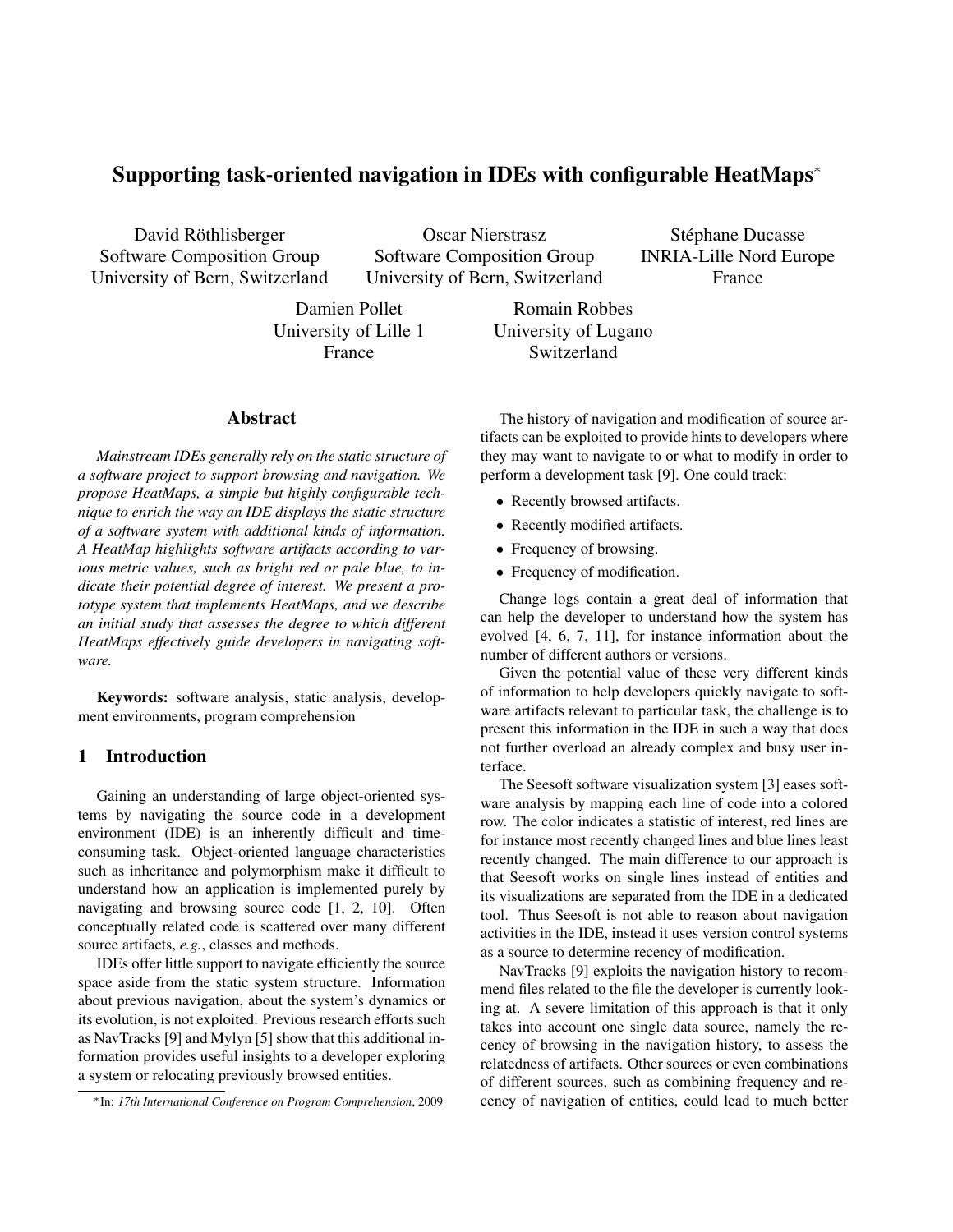results. Furthermore, a recommendation list helps little to obtain an overview over the whole system.

Mylyn [\[5\]](#page-5-4) computes a degree-of-interest value for each source artifact based on the historical selection or modification of the artifact. The background color of the artifacts highlights their relative degree-of-interest in the context of the current task — interesting entities are assigned a "hot" color. We apply a similar approach to highlighting important artifacts, but the importance is assessed differently. While the degree-of-interest model is fixed in My-lyn<sup>[1](#page-2-0)</sup>, the developer can choose between different models in our approach and can even combine various models to obtain better results depending on the exact nature of the task. In our approach we propose to also take into account more complex information than just navigation and modification, including evolutionary information, such as how many different developers worked on the artifact in the history.

We propose a simple and uniform mechanism, called *HeatMaps*, to represent complex information in an easily understandable way in any IDE. A HeatMap maps all source artifacts presented in the IDE to colors ranging from red ("hot") to blue ("cold"). Hot entities contribute heavily to a given property while cold ones contribute little or nothing. HeatMaps represent a simple and uniform mechanism as we can apply them to very different properties of software, such as how recently a source artifact has been navigated or modified or how many versions or authors an entity has. Different HeatMaps may be more suitable than others for a given task-at-hand. A HeatMap can also be defined as a combination of existing HeatMaps, to simultaneously display different kinds of information.

In Section [2](#page-2-1) we present the *HeatMaps* mechanism in detail. We assess the efficiency and accuracy of various HeatMaps for several case studies using a data set spanning 20 months of IDE navigation in Section [3.](#page-3-0) Section [4](#page-5-10) concludes the paper with some remarks on future work.

#### <span id="page-2-1"></span>2 HeatMaps



#### <span id="page-2-3"></span>**Figure 1. A color gradient from light blue to light red representing heat.**

A HeatMap<sup>[2](#page-2-2)</sup> employs the metaphor of heat to color artifacts: colors range from blue (cold) to red (hot) as Figure [1](#page-2-3) illustrates. The "hotter" an artifact is colored, the more relevant it is meant to be for the task-at-hand. A HeatMap thus guides the developer and provides additional information about the relative importance of different source artifacts. In a large unknown system consisting of thousands of classes and methods, the *hot* artifacts are readily visible and can serve as a starting point to explore the system further. Figure [2](#page-2-4) illustrates two examples where source artifacts are highlighted (i) based on the number of versions and (ii) how recently they have been browsed.



#### <span id="page-2-4"></span>**Figure 2. Two HeatMaps highlighting number of versions of source artifacts, top left, and recently browsed artifacts, bottom right.**

HeatMaps can be seamlessly integrated in all traditional tools of an IDE. With the help of a dedicated interface, developers choose the kind of information that the HeatMap displays, and they can also configure how different HeatMaps are combined. The HeatMap for the chosen information then appears in all views and tools in the IDE, for example, in the package browser hierarchically presenting all system entities, as well as in the hierarchy browser focusing on the class hierarchy of a selected class. Source artifacts that appear in the data history for the selected HeatMap, such as artifacts that have been browsed or modified while correcting a defect, are assigned a background color representing their heat; artifacts not in the history are still displayed but not colored. Our prototype runs in Squeak Smalltalk<sup>[3](#page-2-5)</sup> but could easily be ported to other IDEs such as Eclipse, as the technique does not depend on any Smalltalk-specific idiom.

<span id="page-2-2"></span><span id="page-2-0"></span><sup>1</sup><http://www.eclipse.org/mylyn/>

<sup>2</sup>NB: "*HeatMaps*" (in italics) refers to the prototype tool, while "HeatMap" (unemphasized) refers to an individual map.

<span id="page-2-5"></span><sup>3</sup><http://squeak.org/>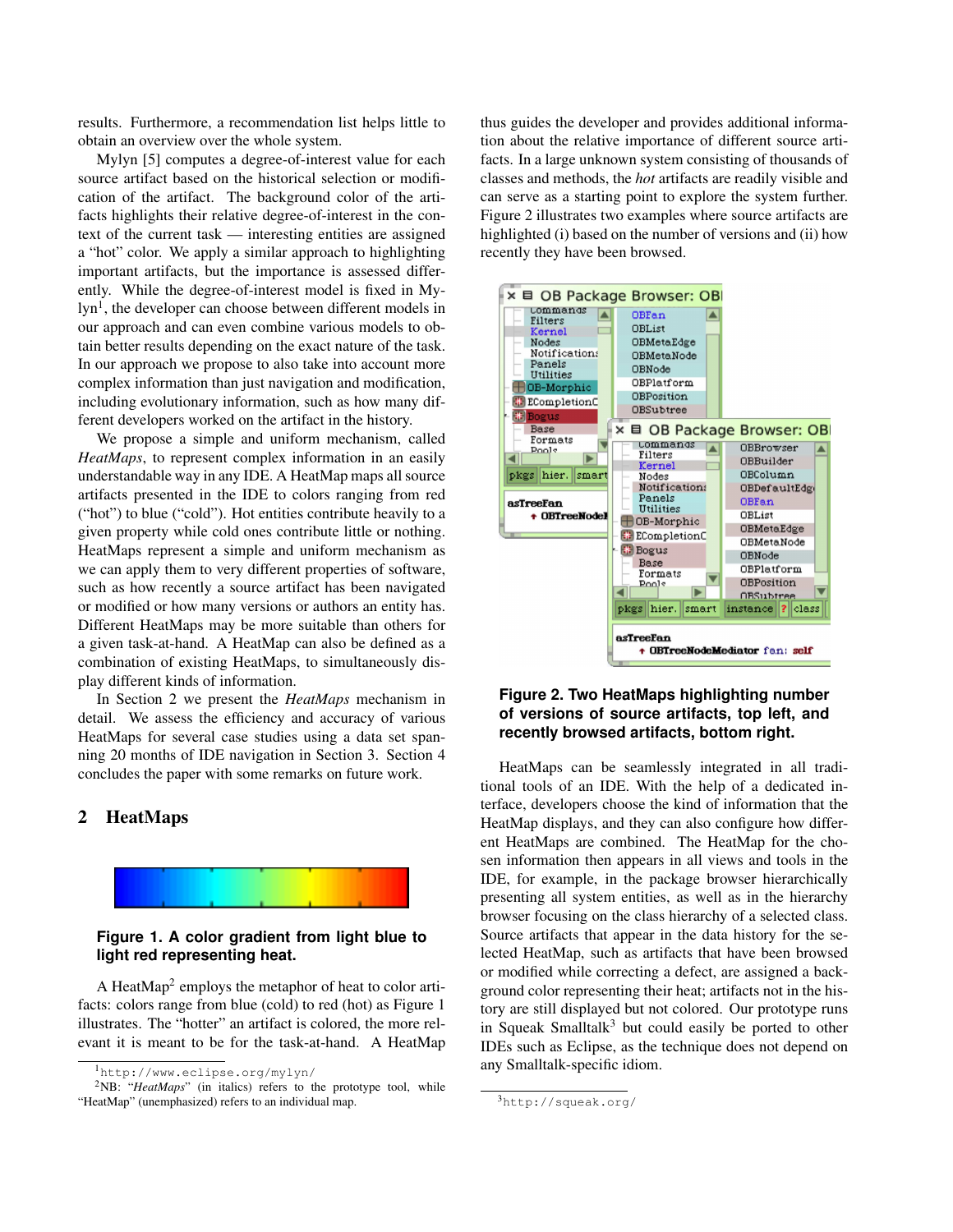Typically, the navigation history, indicating how frequently entities have been browsed in the past, is a good guide to the importance of source artifacts. For a specific maintenance task other, more task-related information might lead to a better assessment of the relative importance of different artifacts.

Time- and metrics-based HeatMaps. Heat is computed by two different means, namely in *time-based* HeatMaps or *metrics-based* manner. To highlight recently browsed or modified entities, we use a time-based approach. The interest in an entity usually steadily decreases after it has been navigated or edited, that is, the entity gradually "cools down" as time passes by. A threshold determines after which time an entity should not taken into account anymore in a HeatMap. To denote for instance frequency of browsing or modification of an artifact, we use metricsbased HeatMaps. The higher the metric value the more important the artifact becomes; this importance is linearly mapped to heat colors. Again there is a threshold to filter out very low values of importance.

Combined HeatMaps. We assume that combining different kinds of information leads to a more accurate estimation for the source artifacts' importance than just exploiting one kind of information. Combining for example recently with frequently browsed HeatMaps is supposed to better assess the developer's interest in an artifact. We offer two different means to combine several HeatMaps: (i) weighted linear combination of the color values of different HeatMaps and (ii) exponential decay when combining one time-based with one metrics-based HeatMap.

How to gather the information for the HeatMaps. For many time-based HeatMaps we instrument the IDE itself to gather information about the navigation, modification, or deletion of source entities. Most metrics-based HeatMaps initially obtain their information by executing a batch process that analyzes all system artifacts to extract information such as number of versions or authors of specific artifacts.

Storing, caching, updating, and exchanging the information. We store the data used by HeatMaps in a simple file format. With some HeatMaps the underlying data sets quickly grow in size, so we cache the results of color computations. Usually HeatMaps are based not on an imported data set but on the data generated by the current developer in the current development session; in such cases we update the caches whenever an event occurs that is relevant to the currently selected HeatMap. The HeatMap data is easily exchangeable (*e.g.*, to append it to a bug report) as it is stored in files.

#### <span id="page-3-0"></span>3 Validation

HeatMaps are intended to help developers to more quickly navigate to software artifacts relevant to the taskat-hand. To be successful, HeatMaps have to be *accurate*, that is, they should assess entities' importance properly, actually highlighting what is relevant for developers. We performed initial experiments to validate this requirements by testing HeatMaps against an available navigation and modification history spanning nearly two years to verify whether the various HeatMaps would haven given accurate hints to the developer.

Procedure. In a nutshell, the benchmarking procedure we implemented replays a recorded sequence of interactions, and measures the color of each element that was interacted with (in sequence) according to the HeatMap. The warmer the element is, the more accurate the map is. The sequence of interactions we replay consists of nearly 90'000 navigation and modification events recorded in an IDE while developing and maintaining a medium-sized system (consisting of 7000 methods in 700 classes) used to analyze software evolution over the course of 20 months. Benchmarks have the advantage of being easily replicable, ease the comparison of results, and can be used to test a restricted functionality, such as the effect of the weight used in the combination of different HeatMaps. The same approach has been used by other researchers to evaluate similar works such as code completion engines [\[8\]](#page-5-11).

We implemented two variants of the benchmark, corresponding to two distinct use cases for *HeatMaps*:

- 1. In the *Monitoring Use Case* the developer uses HeatMaps in her daily work. Information used in a HeatMap is continuously gathered and displayed in the IDE, so when she navigates to a new artifact, the recently browsed HeatMap immediately takes this event into account.
- 2. In the *Historical Use Case* the developer does not record events about her own development but imports a recorded history of another development session, for example, a session recorded by another developer while implementing a feature. This historical data is assumed to be read-only, that is, newly created events are not added to the *HeatMaps* database.

Evaluation. To simulate this scenario we create an initial database with the first 500 records in the history, test for all following elements the color value they would be assigned in a particular HeatMap, and add the tested element itself to the *HeatMaps* database. The second use case is similarly simulated; here we vary the records added from the history to the *HeatMaps* database starting at the beginning of the history with a database size of 500. We then test the 100 elements following next in the history. Afterwards we create a new database with the next 500 elements after the 100 tested elements, test the 100 subsequent elements, and so on.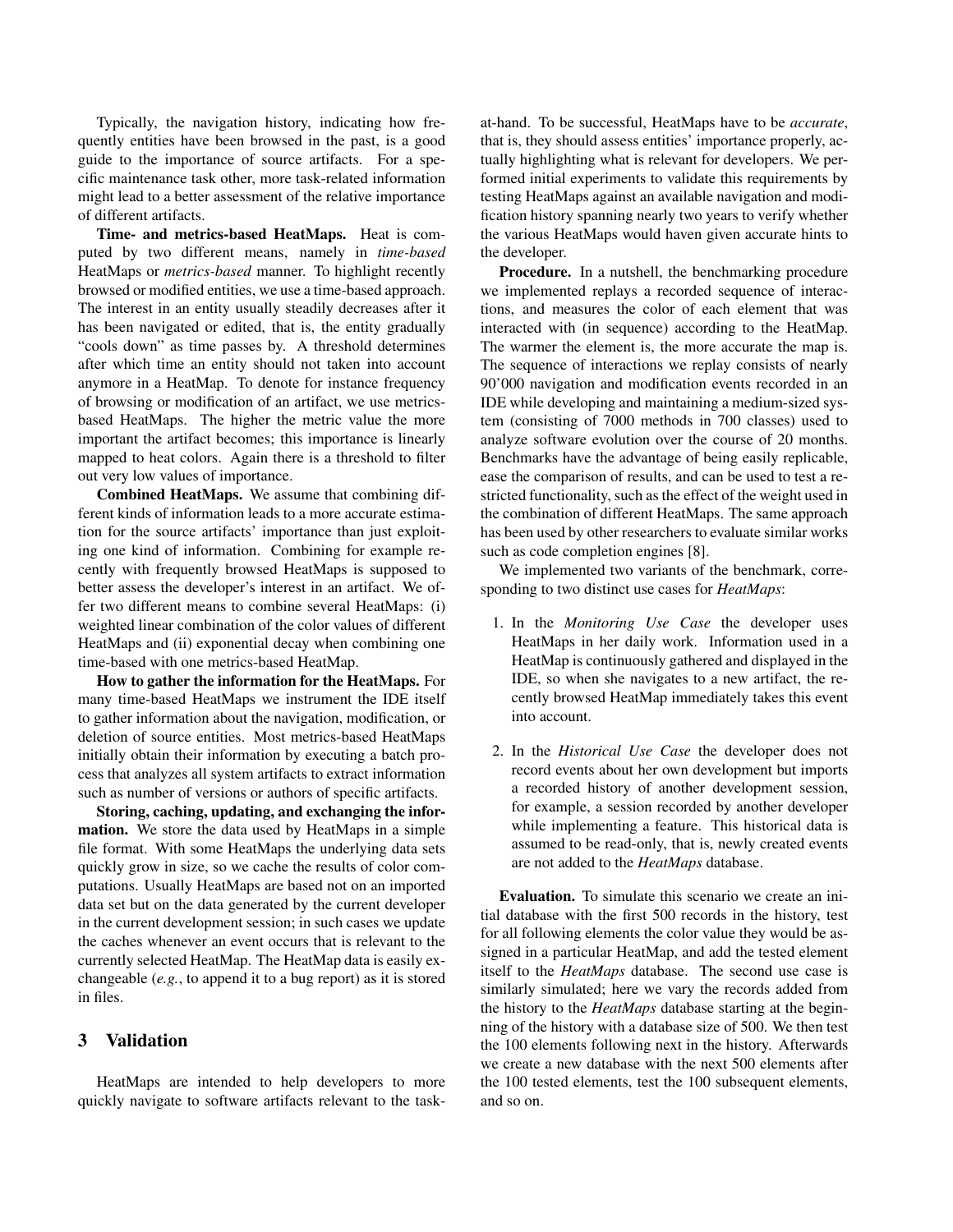| HeatMap                                             | Accuracy |
|-----------------------------------------------------|----------|
| Recently browsed                                    | 74.48%   |
| Frequently browsed                                  | 21.08%   |
| Recently modified                                   | 34.52%   |
| Frequently modified                                 | 4.01%    |
| Artifacts' age                                      | 43.12%   |
| Number of versions                                  | $< 1\%$  |
| Recently and frequently browsed <i>combined</i>     | 73.24%   |
| Recently and frequently modified <i>combined</i>    | 39.17%   |
| Recently browsed, recently modified <i>combined</i> | 74.48%   |
| Recently browsed and age <i>combined</i>            | 48.56%   |
| "Best of everything"                                | 75.91%   |

#### <span id="page-4-0"></span>**Table 1. Accuracy rates of different HeatMaps in the Monitoring Use Case**

Testing a single artifact means computing its color value for the currently active HeatMap, then computing the distance to red as a percentage value, so "red" is a 100% fit, "blue" and not colored a 0% fit, and values in-between are interpolated. This procedure assumes that if the developer in the history selected an artifact and a HeatMap colored it red, then the HeatMap would have successfully guided the developer to the right artifact. The percentage values are aggregated for all tested elements to form an average result for the whole HeatMap using the given history.

Evaluated HeatMaps. In this experiment we test six different HeatMaps: *recently browsed*, *frequently browsed* (how often the artifact has been visited), *recently modified* (created, update, moved, renamed, or deleted), *frequently modified*, *age of artifact*, and *number of versions* (how often the artifact has been committed). Furthermore, we combine different HeatMaps to test whether combined information yields better results. We combined these maps using the weighted linear combination approach and weighted the second map with a factor of 2. As stated in Section [2](#page-2-1) we can give different weights to the individual HeatMaps when combining them; in this validation each HeatMap is assigned the same weight in the combinations we tested. Finally, we did a *best of everything* experiment, that is, we computed for each tested artifact the maximum accuracy achieved under all tested HeatMaps. This final experiment thus leads to the maximum accuracy rate we possibly obtain with our approach and this data set. Table [1](#page-4-0) shows the various accuracy rates for different HeatMaps we tested using the recorded developer activities.

Discussion of the results. From these results we conclude that HeatMaps perform similarly well for both use cases, that is, when continuously used in a development session, or when imported from a recorded history and used without taking into account events generated thereafter. The *recently browsed* HeatMap is the best performing single metric, which comes as no surprise since the past navigation actions are most likely to be a good basis to predict future navigation actions.

| HeatMap                                             | Accuracy |
|-----------------------------------------------------|----------|
| Recently browsed                                    | 68.27%   |
| Frequently browsed                                  | 18.14%   |
| Recently modified                                   | 39.02%   |
| Frequently modified                                 | 3.62%    |
| Artifacts' age                                      | 21.93%   |
| Number of versions                                  | $< 1\%$  |
| Recently and frequently browsed <i>combined</i>     | 63.81%   |
| Recently and frequently modified <i>combined</i>    | 39.02%   |
| Recently browsed, recently modified <i>combined</i> | 65.48%   |
| Recently browsed and age <i>combined</i>            | 37.41%   |
| "Best of everything"                                | 70.36%   |

#### **Table 2. Accuracy rates of different HeatMaps in the Historical Use Case**

Modification actions lead to significantly less accurate results compared to navigation actions, as do frequencybased HeatMaps compared to recency-based HeatMaps. This is intriguing as other researchers reported higher accuracy rates for models based on modification activities [\[5,](#page-5-4) [9\]](#page-5-3). We explain our contradicting results by the fact that the used data set contains much fewer modification than navigation activities (84000 navigation events compared to 4000 modification events); thus many browsed entities have never been modified, which means that those entities are not colored by modification-based maps. We performed another experiment which tests modification-based maps only with those entities that indeed have been modified. In this experiment we obtain accuracies of 67.49% for recently modified and 31.08% for frequently modified. The really low accuracy for the number of versions map is explained by the fact that just a very small percentage of methods have more than one version. For systems with more evolutionary information available we expect much better results for maps based on such data.

Combining different HeatMaps does not in general increase the accuracy, although in some cases the combination of recently with frequently browsed HeatMaps does. Studying the "best of everything" test reveals that in three quarters of all cases the recently browsed HeatMap gives best results, but for one quarter of all elements the combination of recently and frequently browsed yields better results.

Task-dependent HeatMaps. The data set with which we performed this validation also contains information about the nature of the task that has been performed at the moment in which the navigation data has been recorded. In another experiment, we use this information to compare the performance of different HeatMaps for different specific tasks, to reveal whether some HeatMaps are better suited for one kind of development task than for another. We extracted four types of major development tasks from the data set: *defect correction*, *new feature implementation*, *refactoring*, and *navigation tasks* (tasks which do not change the system, probably performed purely to gain understand